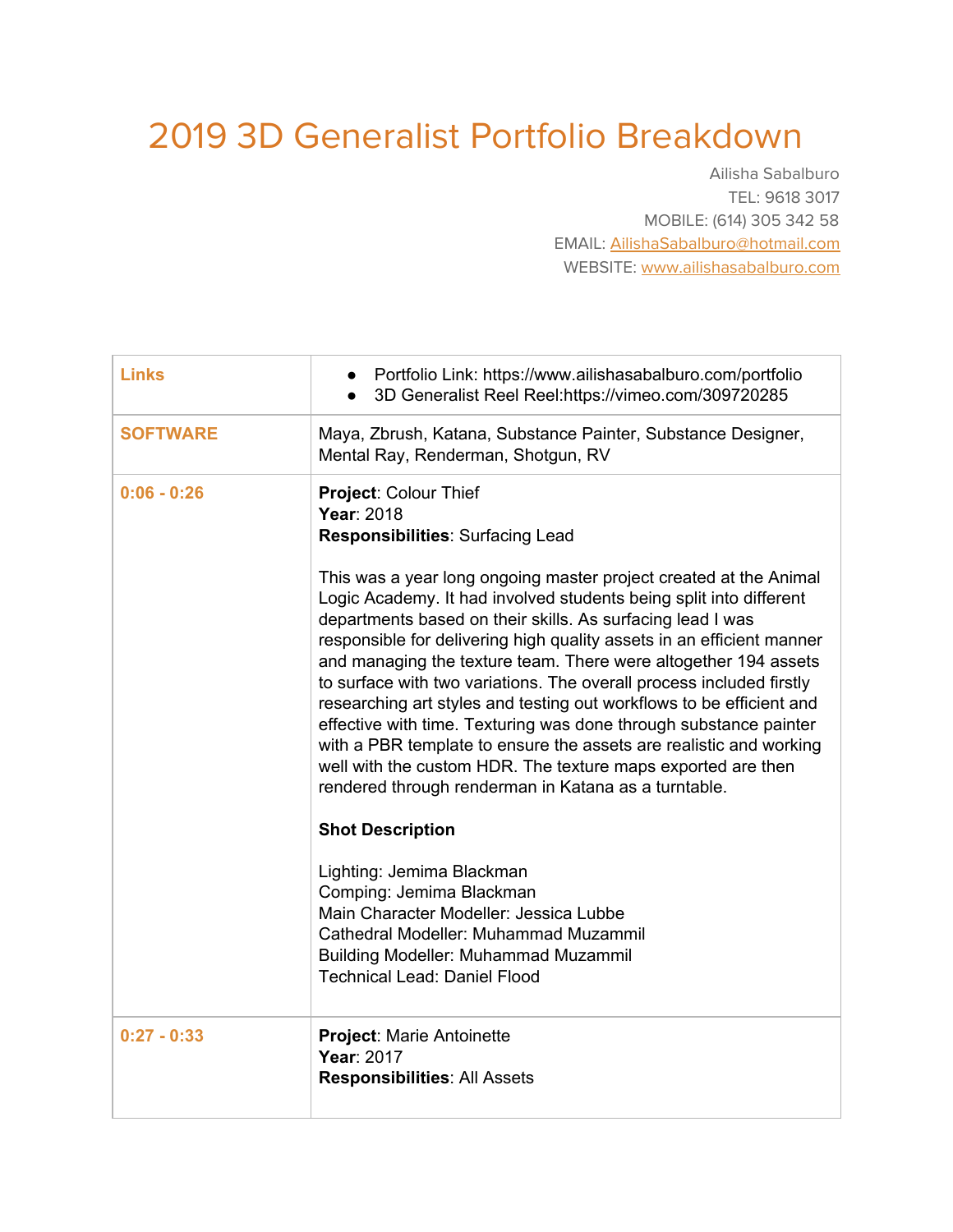|               | Software: Maya, mudbox, photoshop, mental ray<br>This was a student project that I had created for my honours year. I<br>have a very keen interest in detailed modelling, therefore I had<br>chosen to create a set environment based on Marie Antoinette<br>lavish lifestyle. The props represented the scandals in her lifestyle.<br>This project was intended for me to learn both modelling and<br>surfacing skills to achieve that photorealistic look. I had modelled<br>everything in Maya and extracted higher details from Mudbox. All<br>surfacing elements were done through Mental Ray. Textures were<br>done in Photoshop |
|---------------|----------------------------------------------------------------------------------------------------------------------------------------------------------------------------------------------------------------------------------------------------------------------------------------------------------------------------------------------------------------------------------------------------------------------------------------------------------------------------------------------------------------------------------------------------------------------------------------------------------------------------------------|
| $0:34 - 0:48$ | Project: Fireplace<br>Year: 2018<br><b>Responsibilities: All Assets</b>                                                                                                                                                                                                                                                                                                                                                                                                                                                                                                                                                                |
|               | Software: Maya, renderman, substance painter, zbrush                                                                                                                                                                                                                                                                                                                                                                                                                                                                                                                                                                                   |
|               | This project is a continuation asset from Marie Antoinette. Following<br>a Baroque style, the fireplace reflects the interior environment of<br>Versailles. The photorealistic prop is rendered through Renderman<br>and modelled through Zbrush. Retopology was completed in Maya.                                                                                                                                                                                                                                                                                                                                                    |
| $0:49 - 1:17$ | <b>Project: Galaxies</b><br>Year: 2018<br><b>Responsibilities: All Assets</b>                                                                                                                                                                                                                                                                                                                                                                                                                                                                                                                                                          |
|               | Software: Maya, renderman, zbrush                                                                                                                                                                                                                                                                                                                                                                                                                                                                                                                                                                                                      |
|               | A student project that was initially created for CGMA's 'Zbrush<br>concept and iteration' course. I wanted to challenge myself in<br>Zbrush and create a stylised and complex character where I can<br>learn the character production pipeline. The heroine was sculpted in<br>Zbrush and retopologize in Maya.                                                                                                                                                                                                                                                                                                                        |
| $1:18 - 1:35$ | Project: Hometown<br>Year: 2017<br><b>Responsibilities: All Assets</b>                                                                                                                                                                                                                                                                                                                                                                                                                                                                                                                                                                 |
|               | Software: Maya, renderman                                                                                                                                                                                                                                                                                                                                                                                                                                                                                                                                                                                                              |
|               | This project was created for my application for the Walt Disney 3D<br>Modelling Trainee. Once I heard the application was opened. I<br>decided to spend some time modelling a set environment with                                                                                                                                                                                                                                                                                                                                                                                                                                     |